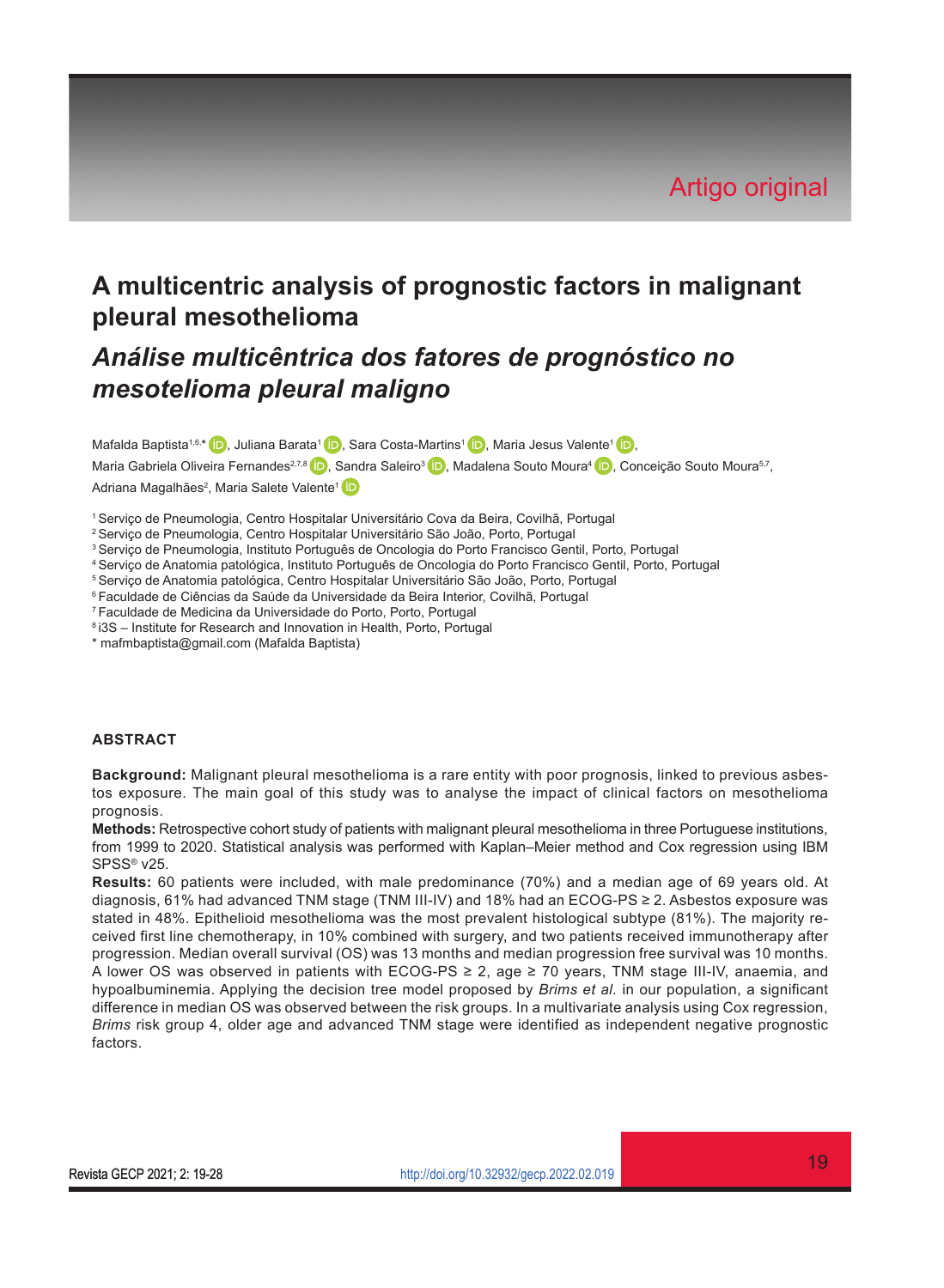**Conclusion:** Recognition of these prognostic factors at diagnosis and use of specific prognostic models can help guide malignant pleural mesothelioma management.

**Keywords:** Malignant mesothelioma, pleural tumours, prognosis, survival analysis, asbestos.

© 2021 Grupo de Estudos do Cancro do Pulmão. Published by Publicações Ciência & Vida.

This is an open access article under the CC BY-NC-ND license (<http://creativecommons.org/licenses/by-nc-nd/4.0/>).

#### **RESUMO**

**Introdução:** O mesotelioma pleural maligno é uma entidade rara com mau prognóstico, associada à exposição prévia a asbestos. O objetivo principal deste estudo foi analisar o impacto dos fatores clínicos no prognóstico do mesotelioma.

**Métodos:** Estudo retrospetivo de doentes com mesotelioma pleural maligno em três instituições portuguesas, de 1999 a 2020. A análise estatística foi realizada com o método de *Kaplan-Meier* e regressão de Cox com o software IBM SPSS® v25.

**Resultados:** Foram incluídos 60 doentes, com predomínio do sexo masculino (70%) e idade mediana de 69 anos. Ao diagnóstico, 61% apresentavam estadio TNM avançado (TNM III-IV) e 18% tinham ECOG-PS ≥ 2. 48% tinha registo de exposição a asbestos. O subtipo histológico epitelióide foi o mais prevalente (81%). A maioria recebeu quimioterapia de primeira linha, em 10% combinada com cirurgia e dois doentes receberam imunoterapia.

A sobrevida global mediana (SG) foi 13 meses e a sobrevida livre de progressão mediana foi 10 meses. A SG foi menor nos doentes com ECOG-PS ≥ 2, idade ≥ 70 anos, estadio TNM III-IV, anemia e hipoalbuminémia. Aplicando o modelo de árvore de decisão proposto por *Brims et al.* na nossa população, observou-se uma diferença significativa na SG entre os grupos de risco. Na análise multivariada, o grupo de risco 4, idade avançada e estadio TNM avançado foram identificados como fatores independentes de prognóstico negativo.

**Conclusão:** O reconhecimento destes de fatores prognósticos no momento do diagnóstico e o uso de modelos prognósticos específicos podem orientar a abordagem do doente com mesotelioma pleural maligno.

**Palavras-chave:** Mesotelioma maligno, neoplasias pleurais, prognóstico, análise de sobrevivência, asbestos.

© 2021 Grupo de Estudos do Cancro do Pulmão. Publicado por Publicações Ciência & Vida. Este é um artigo Open Access sob uma licença CC BY-NC-ND ([http://creativecommons.org/licenses/by-nc-nd/4.0/\)](http://creativecommons.org/licenses/by-nc-nd/4.0/).

### **INTRODUCTION**

Mesothelioma is a rare tumour with origin in mesothelial cells, more frequently from the pleura (81%). Malignant pleural mesothelioma (MPM) affects mainly males and people older than 60

years old. It has a poor prognosis, with a median survival of 12 months and 5-year survival of 5-10%.<sup>1</sup> In the United States and Europe, MPM accounts for 3000 and 5000 deaths per year, respectively.2 There is a well-established causal relationship with asbestos exposure, with a latency period that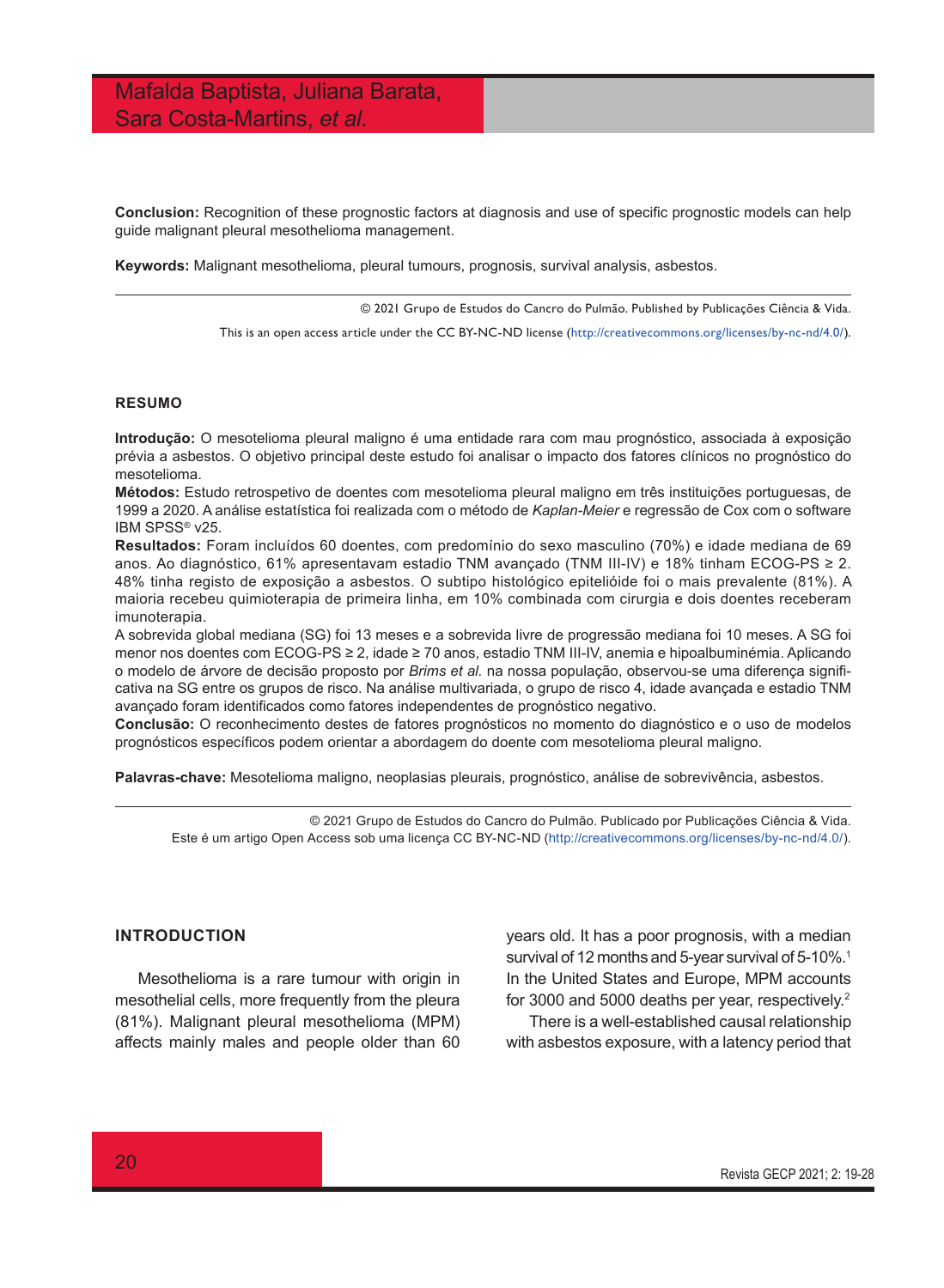can reach 40 years.<sup>2,3</sup> These mineral fibres can be found in multiple materials, such as tiles and thermal insulators, and have numerous applications in construction and industry. Most patients were exposed to asbestos in the occupational setting. $^3$ 

Incidence varies greatly with geographic location, depending on the pattern of asbestos use. $2,3$ In Europe, asbestos use peaked between 1945 and 1990 and peak incidence was expected around 2020, but there are some hot spots.<sup>1-3</sup> In developing countries, where the use of asbestos is not yet regulated, a rise is expected in the coming years.2 Use and commercialization in Portugal has been banned since 2005 (Decree-Law no. 101/2005, 23/06/2005).

MPM arises from an unregulated immune response to asbestos, in which mesothelial cells undergo malignant transformation due to a continuous inflammatory response and escape from immune surveillance.2 Other risk factors include exposure to erionite and ionizing radiation. Genetic predisposition can also contribute, and a familial form associated with BAP1 gene mutation is well known  $3$ 

Pleural biopsy by thoracoscopy is the gold standard for diagnosis, allowing histological and immunohistochemical confirmation and definition of the histological subtype.<sup>3</sup>

The updates in the 8<sup>th</sup> edition of TNM for Mesothelioma were based on the International Association for the Study of Lung Cancer (IASLC) staging project and included reorganization of T and N categories and redefinition of stage IV as only M1.4–6 Significant differences were observed between clinical and pathologic staging, so PET- -CT and invasive node staging is recommended in patients suitable for surgery.3

In the recent European guidelines, chemotherapy (ChT) with pemetrexed plus platinum doublet remains the first line therapy, despite its limited effectiveness. Several studies with immunotherapy and target therapies are underway, which can bring great advances in the coming years.3 NCCN guidelines already include nivolumab (+/ ipilimumab) and pembrolizumab as options in systemic therapy.<sup>1</sup> Surgical approach should be reserved for highly selected patients as part of multimodality treatment. Treatment choice must take into account multiple variables and be decided by a multidisciplinary board.<sup>1,3</sup>

Several prognostic factors have been described in MPM, including histological subtype and Eastern Cooperative Oncology Group Performance Status (ECOG-PS). However, there is no single prognostic factor to define treatment allocation. Prognostic scores are preferable but, to date, none has been validated for clinical practice.<sup>3</sup> Multiple scores have been proposed by different organizations, including the European Organisation for Research and Treatment of Cancer (EORTC) and Cancer and Leukaemia Group B (CALGB).7,8 More recently *Brims* and colleagues proposed the decision tree model, which uses parameters routinely available at the time of diagnosis to define risk groups with different survival.9

The main goal of this study was to identify clinical factors with impact on MPM prognosis. Secondary objectives included applying the decision tree model in our population, demographic and clinic characterization of patients with MPM and description of diagnostic and therapeutic approach.

### **MATERIAL AND METHODS**

Retrospective observational cohort study of patients diagnosed with MPM between 1999 and 2020 in three Portuguese hospitals – Centro Hos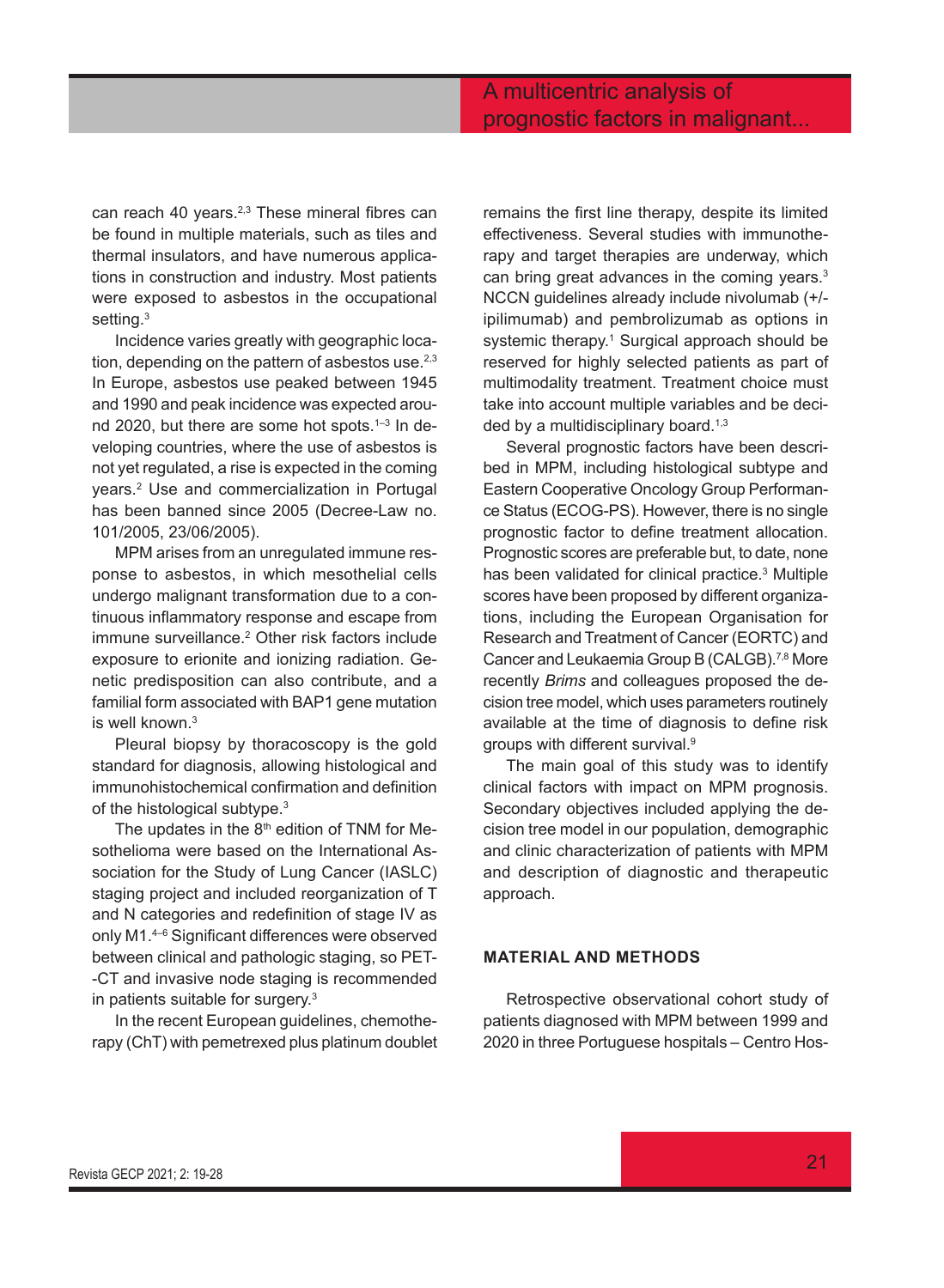pitalar Universitário Cova da Beira (CHUCB), Centro Hospitalar Universitário São João (CHUSJ) and Instituto Português de Oncologia do Porto (IPOP). This study was conducted according to the Declaration of Helsinki and was approved by the Ethics committee of each institution (CHUCB 61/2020-14/12/2020; CHUSJ 296/20-26/11/2020; IPOP 331R/020-18/12/2020).

Patients were identified from the database of Pathology Departments. Histologic confirmation of MPM was required for inclusion in the study. Data were collected from digital clinical records and included demographic, clinical and pathological features, diagnostic and treatment approach, overall and progression free survival.

8<sup>th</sup> edition TNM staging for MPM was used. Age was divided in two groups, with a cut-off at 70 years old. Anaemia was defined as a value of haemoglobin under 12 g/dl and hypoalbuminemia as a value of albumin under 3,5 g/dl.

Statistical analysis was performed with Software IBM SPSS® v25 and p-value <0.05 was considered statistically significant. Missing data were treated by listwise deletion method.

Survival analysis was performed with Kaplan– Meier method, using log-rank test. To evaluate prognostic factors associated with MPM, a univariate and multivariate Cox regression analysis was performed.

The decision tree model for MPM prognosis proposed by *Brims* and colleagues in 2016 was applied in this study population. It includes weight loss, ECOG-PS, histological subtype, haemoglobin and albumin values.<sup>9</sup>

### **RESULTS**

60 patients with MPM were included, with male predominance (70%) and a median age of 69 years old (range 39-84). 48,3% were 70 years old or more. Patient, diagnosis, and treatment data are presented in Table I.

At diagnosis, 53,1% of patients reported significant weight loss and 17,9% had an ECOG-PS of 2 or more. 60,8% had advanced stage disease, with TNM stage III or IV. 29,5% of the patients had anaemia (haemoglobin <12 g/dL) and 30% had hypoalbuminemia (albumin <3,5 g/dL).

Previous asbestos exposure was documented in 48,3% of the cases, but 41,7% had no data on this subject. 44,2% of patients had smoking habits.

The diagnosis was made mainly through percutaneous pleural biopsy (53,3%) and medical thoracoscopy (20%). Epithelioid mesothelioma was the main histological subtype (80,7%). Most MPM were right-sided (62,5%).

Most patients received first line ChT (88,7%), mainly with pemetrexed plus platinum doublet, but only 34% had second line ChT or rechallenge at disease progression. 2 patients received immunotherapy with Nivolumab after progression. Radiotherapy (RT) was performed in 26,8% of the patients, mainly prophylactic procedure-tract RT. Multimodality treatment with surgery and adjuvant ChT was performed in 6 patients (10%), 4 of whom also had RT. Surgery included pleurectomy and decortication (P/D) in 4 cases and extrapleural pneumonectomy (EPP) in 2. 11,3% of the patients got only best supportive care (BSC).

The median OS observed was 13 months (95% CI 7,4-18,6), with median progression free survival of 10 months (95% CI 7,5-12,5). We performed a survival analysis with the Kaplan-Meier method using log-rank test to evaluate differences in survival and a Cox regression analysis to assess prognostic value (Figure 1 and Table II).

Patients aged 70 years or older had shorter OS (Figure 1.a). ECOG-PS ≥ 2 and TNM stage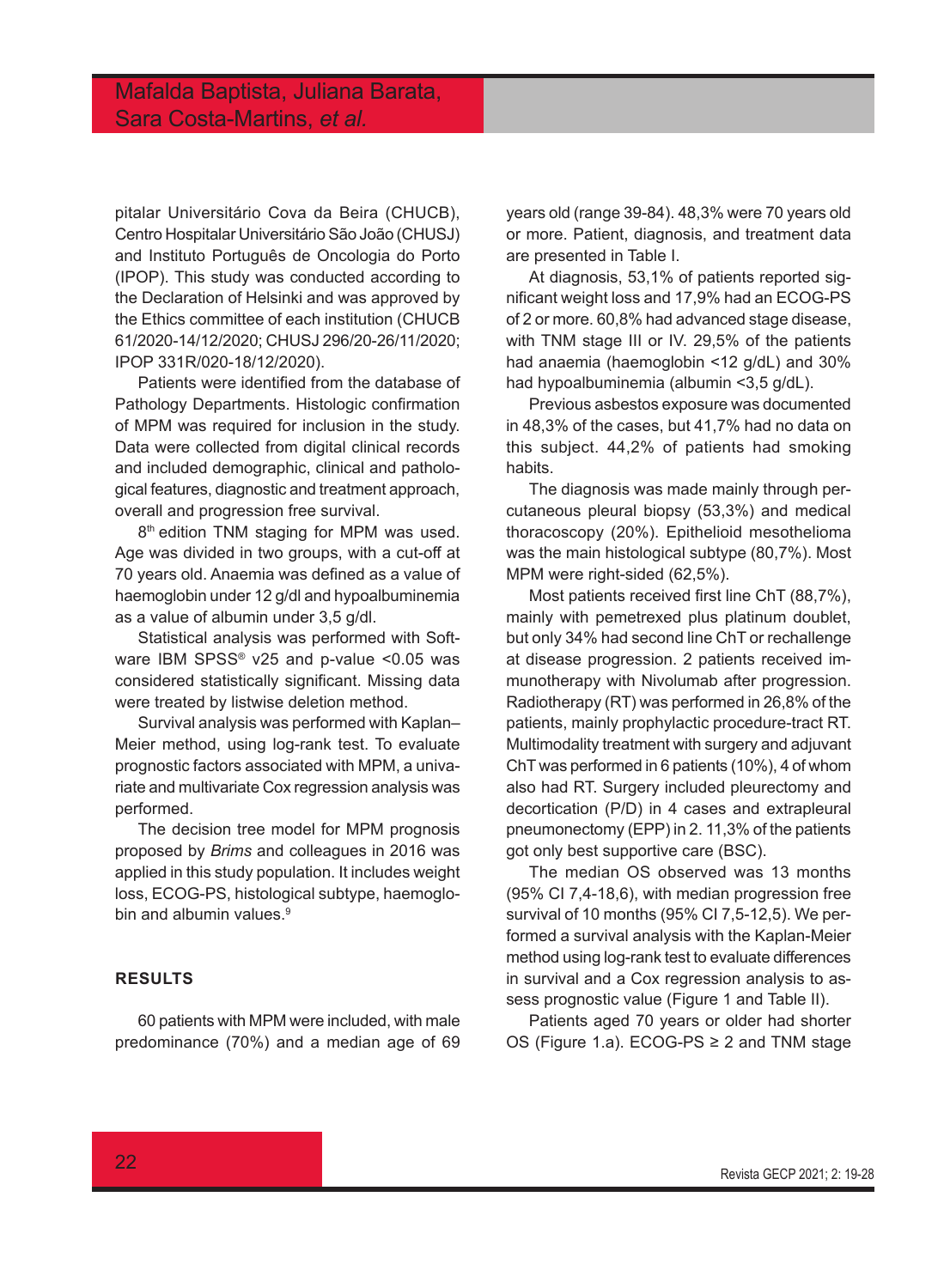| Variable                        | Group                             | $\mathsf{n}$   | $\%$ |  |  |  |  |  |
|---------------------------------|-----------------------------------|----------------|------|--|--|--|--|--|
| <b>Patient</b>                  |                                   |                |      |  |  |  |  |  |
| Gender                          | Male                              | 42             | 70,0 |  |  |  |  |  |
|                                 | Female                            | 18             | 30,0 |  |  |  |  |  |
|                                 | Yes                               | 17             | 53,1 |  |  |  |  |  |
| Weight loss (N=32)              | No                                | 15             | 46,9 |  |  |  |  |  |
|                                 | Yes - Hgb <12 g/dl                | 13             | 29,5 |  |  |  |  |  |
| Anaemia (N=44)                  | No - Hgb $\geq$ 12 g/dl           | 31             | 70,5 |  |  |  |  |  |
| Hypoalbuminemia (N=40)          | Yes - Alb <3,5 g/dl               | 12             | 30,0 |  |  |  |  |  |
|                                 | No - Alb $\geq 3.5$ g/dl          | 28             | 70,0 |  |  |  |  |  |
| $ECOG-PS (N=39)$                | $\mathbf 0$                       | 20             | 51,3 |  |  |  |  |  |
|                                 | 1                                 | 12             | 30,8 |  |  |  |  |  |
|                                 | $2 - 3$                           | $\overline{7}$ | 17,9 |  |  |  |  |  |
| Smoking habits (N=43)           | Smokers                           | $\overline{7}$ | 16,3 |  |  |  |  |  |
|                                 | Former smokers                    | 12             | 27,9 |  |  |  |  |  |
|                                 | Non-smokers                       | 24             | 55,8 |  |  |  |  |  |
|                                 | Yes                               | 29             | 48,3 |  |  |  |  |  |
| Asbestos exposure               | <b>No</b>                         | 6              | 10,0 |  |  |  |  |  |
|                                 | Unknown                           | 25             | 41,7 |  |  |  |  |  |
|                                 | <b>Diagnosis</b>                  |                |      |  |  |  |  |  |
|                                 | Percutaneous                      | 32             | 53,3 |  |  |  |  |  |
|                                 | Medical thoracoscopy              | 12             | 20,0 |  |  |  |  |  |
| Pleural biopsy                  | CT-guided transthoracic           | 8              | 13,3 |  |  |  |  |  |
|                                 | Surgical                          | 8              | 13,3 |  |  |  |  |  |
|                                 | Epithelioid                       | 46             | 80,7 |  |  |  |  |  |
| Histological subtype (N=57)     | Biphasic/mixed                    | 8              | 14,0 |  |  |  |  |  |
|                                 | Sarcomatoid                       | 3              | 5,3  |  |  |  |  |  |
|                                 | Stage I                           | 17             | 33,3 |  |  |  |  |  |
|                                 | Stage II                          | 3              | 5,9  |  |  |  |  |  |
| TNM Stage (N=51)                | Stage III                         | 14             | 27,5 |  |  |  |  |  |
|                                 | Stage IV                          | 17             | 33,3 |  |  |  |  |  |
| Decision tree risk group (N=45) | Group 2                           | 15             | 33,3 |  |  |  |  |  |
|                                 | Group 3                           | 13             | 28,9 |  |  |  |  |  |
|                                 | Group 4                           | 17             | 37,8 |  |  |  |  |  |
| <b>Treatment</b>                |                                   |                |      |  |  |  |  |  |
|                                 | 1 <sup>st</sup> line Chemotherapy | 47             | 88,7 |  |  |  |  |  |
| Chemotherapy (N=53)             | 2 <sup>nd</sup> line ChT          | 18             | 34,0 |  |  |  |  |  |
|                                 | Further ChT lines                 | 6              | 11,3 |  |  |  |  |  |
|                                 | Pleurectomy/Decortication         | $\overline{4}$ | 6,7  |  |  |  |  |  |
| Surgery                         | <b>Extrapleural Pneumectomy</b>   | $\overline{c}$ | 3,3  |  |  |  |  |  |
| Radiotherapy (N=56)             | Prophylactic procedure-tract RT   | 12             | 21,4 |  |  |  |  |  |
|                                 | Palliative RT                     | $\overline{2}$ | 3,6  |  |  |  |  |  |
|                                 | Sequential ChT/ thoracic RT       | 1              | 1,8  |  |  |  |  |  |

### **Table I.** Characterization of patients with Malignant pleural mesothelioma included in the study

(N=60 if not otherwise specified; Hgb – Hemoglobin; Alb – Albumin; ECOG-PS – Eastern Cooperative Oncology Group Performance Status; CT – Computed tomography; ChT – Chemotherapy; RT – Radiotherapy.)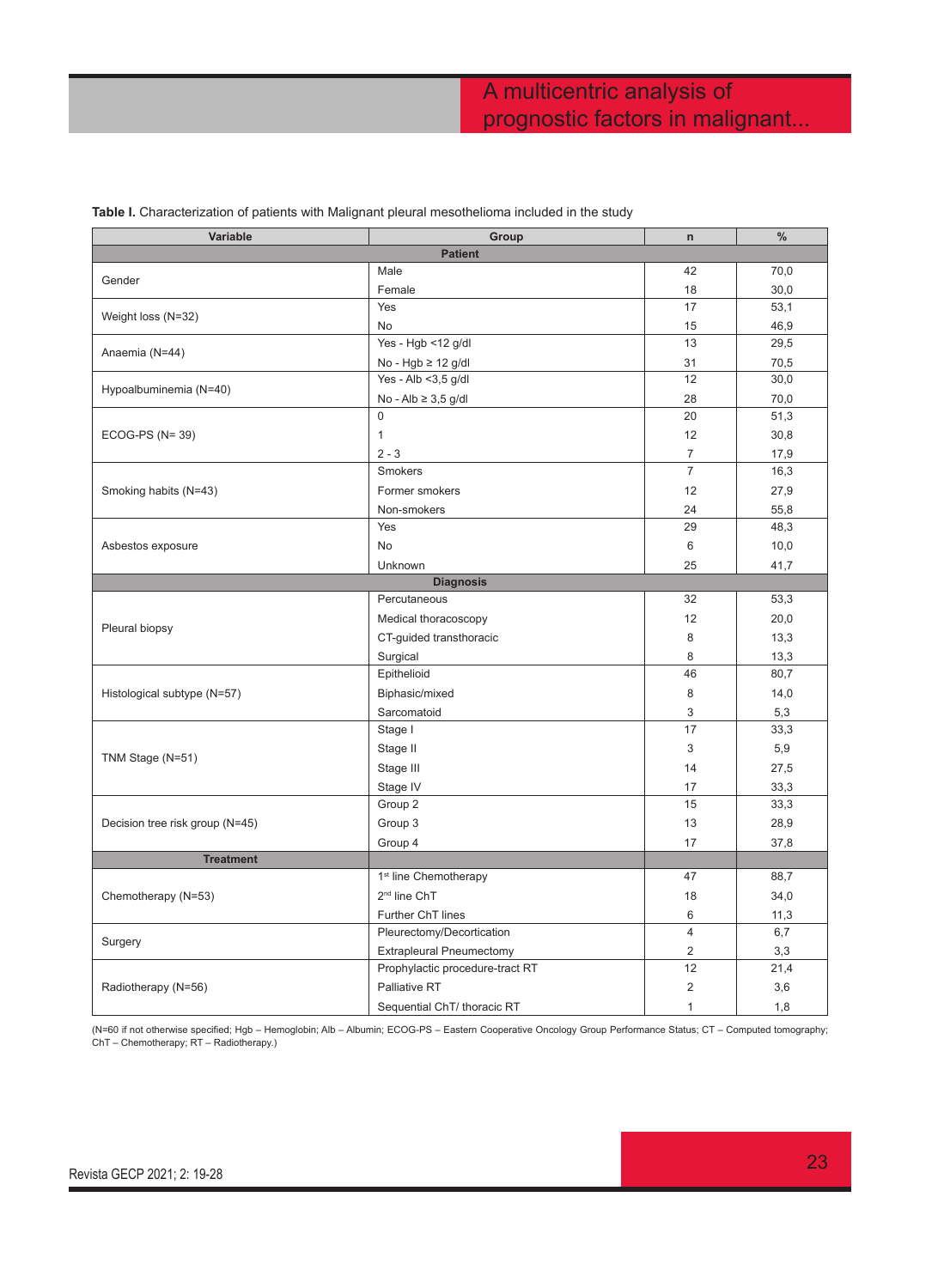## Mafalda Baptista, Juliana Barata, Sara Costa-Martins, *et al.*

| Variable                 | Group      | <b>Median OS</b><br>(months) | Log-rank<br>$X^2$    | Cox regression<br>(Hazard ratio [95% CI]) |                                  |
|--------------------------|------------|------------------------------|----------------------|-------------------------------------------|----------------------------------|
|                          |            |                              |                      | Univariate                                | <b>Multivariate</b>              |
| Age                      | < 70       | 20                           | 5,43<br>$p = 0,020$  | 2,02 [1,09-3,77]                          | 3,91 [1,45-10,53]                |
|                          | $\geq 70$  | 10                           |                      | $p = 0.026$                               | $p = 0.007$                      |
| ECOG-PS                  | < 2        | 20                           | 29,43                | 14,36 [3,93-52,44]                        | a                                |
|                          | $\geq$ 2   | $\overline{2}$               | p < 0,001            | p < 0.001                                 |                                  |
| TNM stage                | $I - II$   | 20                           | 4,77<br>$p = 0.029$  | 2,10 [1,05-4,22]<br>$p = 0.037$           | 2,87 [1,20-6,86]<br>$p = 0.018$  |
|                          | $III - IV$ | 11                           |                      |                                           |                                  |
| Chemotherapy             | No         | $\mathbf{1}$                 | 48,87<br>p < 0.001   | $0,04$ [0,01-0,16]<br>p < 0.001           | 0,17 [0,04-0,81]<br>$p = 0.026$  |
|                          | Yes        | 20                           |                      |                                           |                                  |
| Anaemia                  | <b>No</b>  | 20                           | 6,40<br>$p = 0.011$  | 2,40 [1,17-4,92]<br>$p = 0.017$           | a                                |
|                          | Yes        | 10                           |                      |                                           |                                  |
| Hypoalbuminemia          | No         | 20                           | 6,99<br>$p = 0,008$  | 2,59 [1,22-5,49]<br>$p = 0.013$           | a                                |
|                          | Yes        | 4                            |                      |                                           |                                  |
| Decision tree risk group | $2 - 3$    | 20                           | 11,81<br>$p = 0.001$ | 3,11 [1,54-6,29]                          | 4,38 [1,81-10,59]<br>$p = 0.001$ |
|                          | 4          | $\overline{4}$               |                      | $p = 0.002$                               |                                  |

**Table II.** Prognostic factors of overall survival in malignant pleural mesothelioma: Kaplan-Meier and Cox regression - univariate and multivariate analysis.

<sup>a</sup> Factors already contained in the decision tree model were excluded from the multivariate analysis.

III-IV also showed shorter OS (Figure 1.b-c). The risk of death was more than two times higher in patients with anaemia or hypoalbuminemia (Table  $II$ ).

Patients that received ChT had a longer OS than those who only got supportive care (Table II). Median OS was higher in patients that performed surgery (22 *vs* 12 months, p=0,352) or RT (18 *vs* 11 months, p=0,248), but the difference was not statistically significant.

Patients with non-epithelioid histology (11 *vs* 16 months, p=0,108) and weight loss at diagnosis (10 *vs* 21 months, p=0,243) presented shorter OS but it was not statistically significant. Gender, laterality of the tumour, and asbestos exposure did not show an effect on survival.

Patients were allocated to the risk groups of the decision tree model (Table I).<sup>9</sup> There were no patients in Group 1. We observed that median OS was significantly different between risk groups, with group 4 showing the lower survival (4 months, [IQR 2-13]) (Figure 1.d).

We then included the significant variables in a multivariate analysis with a Cox regression model, eliminating factors that are already contained in the decision tree model (ECOG-PS, anaemia, and hypoalbuminemia). Risk group 4 (HR 4,38), age  $\geq$  70 years old (HR 3,91) and TNM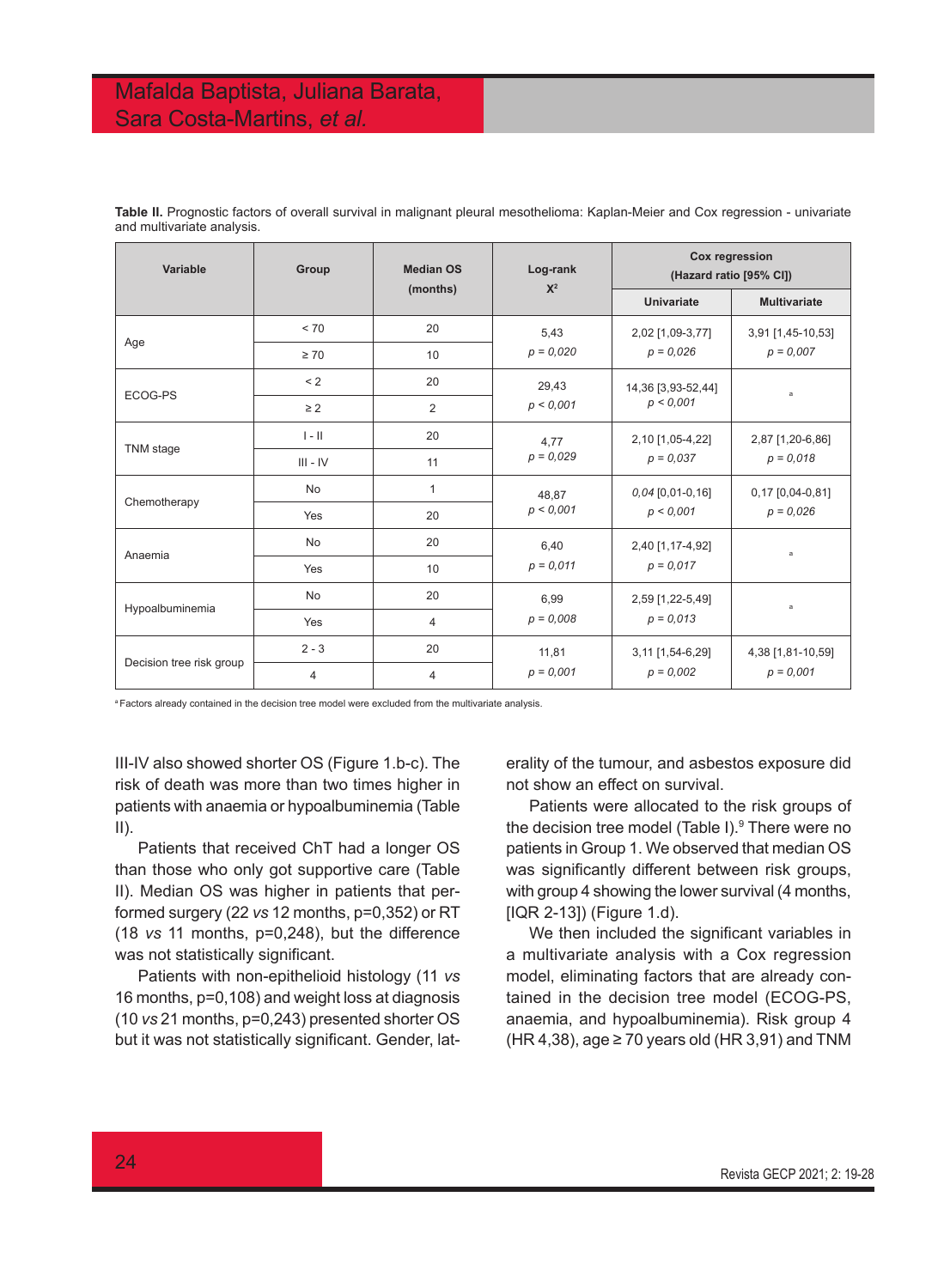## A multicentric analysis of prognostic factors in malignant...



**Figure 1.** Kaplan-Meier overall survival analysis: (a) Age ≥ 70 years old, (b) ECOG performance status ≥ 2, (c) TNM stage III or IV, and (d) Decision tree risk group 4 were associated with lower overall survival.

stage III-IV (HR 2,87) were identified as independent negative prognostic factors for MPM (Table II). On the other hand, ChT was associated with a better prognosis (HR 0,17).

### **DISCUSSION**

In our study, MPM patients were mainly male, nearly half had 70 years old or more, and older age showed an independent negative impact on prognosis. Males account for 70 to 84% of MPM cases in multiple studies.4,10–14 The median age of MPM patients varies from 62 to 73 years old, probably due to differences in the type of cases selected.<sup>4,11-13,15</sup> Despite variable cut-offs, several studies corroborate the negative impact of older age on prognosis.4,16,17

Almost half the patients had documented asbestos exposure, but this value may be underestimated due to the large latency period and retrospective design based on clinical records. The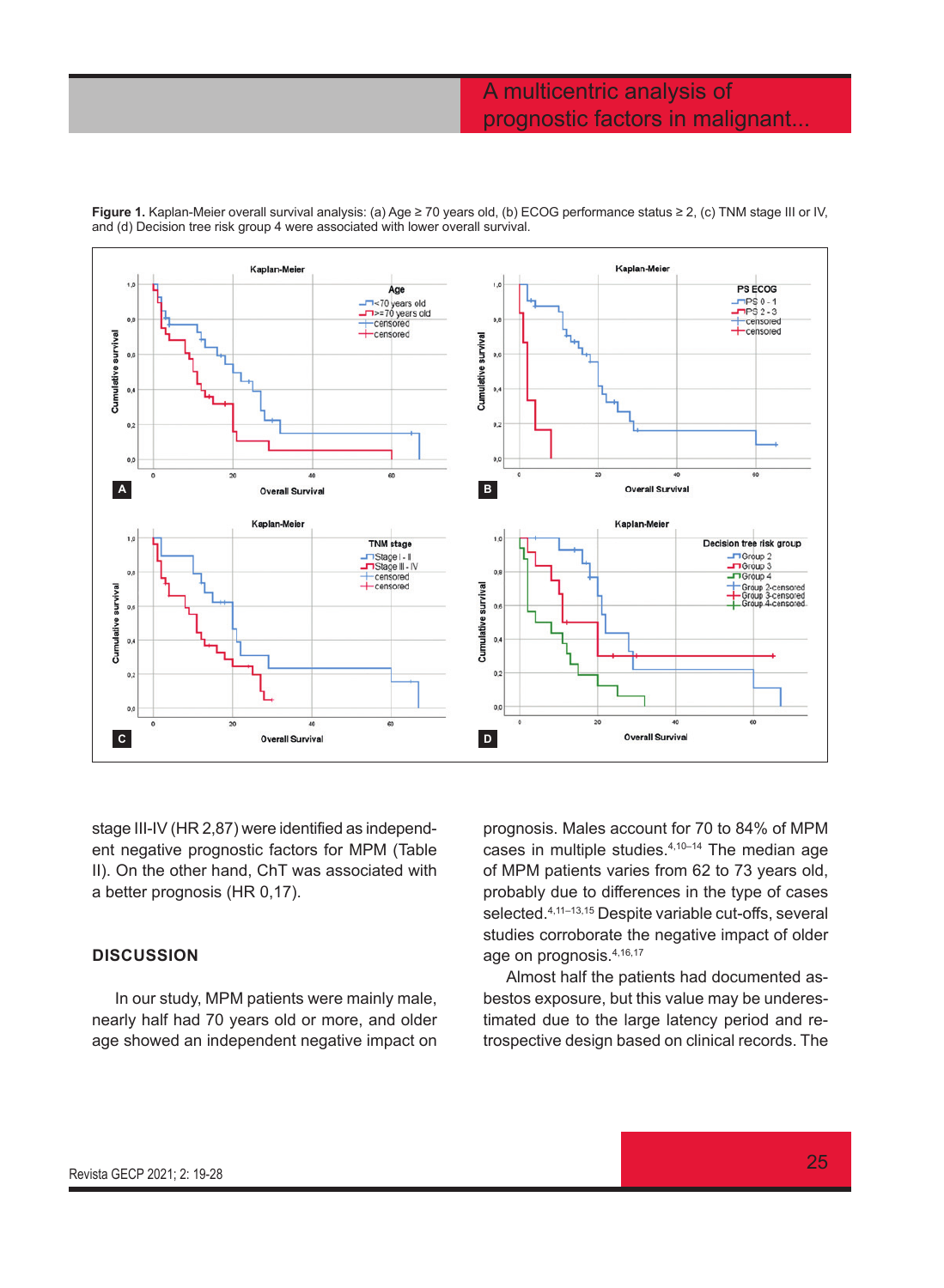cases without known asbestos exposure may represent the effect of other risk factors like ionizing radiation.<sup>3</sup>

Advanced TNM stage (III-IV), higher ECOG- -PS (≥2), anaemia and hypoalbuminemia were also identified as negative prognostic factors in our MPM patients.

TNM stage and ECOG-PS are well-defined prognostic factors. In the IASLC database, overall tumour stage, T and N categories had a statistically significant impact on survival.4 Median OS for M1 cases was significantly lower than for cases without metastasis.6 Percentage of patients with ECOG-PS of 2 or more varies from 8 to 47.7% in different studies.<sup>9,12,14,18</sup> An Italian study with a similar size also described ECOG-PS as a significant prognostic factor.<sup>12</sup>

Anaemia is a recognized prognostic parameter in MPM, but haemoglobin cut-offs are heterogeneous, varying from 10 to 14.6  $q/dL$ .<sup>12,15,19</sup> Hypoalbuminaemia is an indicator of nutritional status and its adverse impact on prognosis has been reported in MPM, as well as in other types of cancer.<sup>18</sup>

Patients that received ChT presented longer survival, but this might have been influenced by selection bias since patients with poor performance status are less likely to receive oncological treatment. The percentage of patients treated with ChT was above other reports  $(53-64%)$ .<sup>15,18</sup>

The decision tree model proposed by *Brims* was applied to this population.9 This model was designed with data from 482 cases from an Australian institution (derivation cohort) and then tested on a cohort of 174 cases from a British institution (validation cohort). Median OS observed (13 months) was in line with the derivation cohort (12,6 months) and higher than in the validation cohort (9,7 months). OS observed for each of our study groups was within the interquartile range (IQR), with significant differences between groups.

Group 4 was associated with the worst prognosis and median OS was lower than the reference article (4 *vs* 7,4 months, IQR 3,3 – 11,1).<sup>9</sup> A systematic review of randomized trials reported higher survival rates in the more recent calendar years, with OS up to 17 months.<sup>20</sup>

Non-epithelioid histology showed a tendency to lower survival, however, the small number of other histological subtypes did not allow statistical significance. Non-epithelioid mesothelioma is widely described in the literature as a negative prognostic factor.4,10,12,13,15 In the IASLC database, epithelioid histology presented a median survival of 19 months, compared to 13 months in biphasic and 8 months in sarcomatoid subtypes.4

Right-side predominance was previously reported and it may be related to the anatomy of the right bronchus that allows higher deposition of asbestos on this side.<sup>13,16</sup> Laterality of tumour did not affect survival in our population, but left- -sided tumours have been associated with a better prognosis.13

The small number of patients that underwent surgery, RT, and immunotherapy did not allow evaluation of its impact on survival. A multicentric retrospective study of 1365 patients demonstrated a better survival with surgical resection and adjuvant ChT compared to ChT alone. However, those with good prognostic factors, like age under 70 years or epithelioid histology, had similar survival with medical therapy only or surgery.<sup>10</sup> The MARS trial, a randomised controlled trial, revealed high morbidity associated with EPP and no benefit in survival, but some doubts about study design have been elicited.<sup>21</sup> Results from a similar trial for extended P/D (MARS-2 trial) are awaited. Despite widespread use, prophylactic radiotherapy following drainage or thoracoscopy is no longer recommended. Palliative radiotherapy can be effective for pain relief.3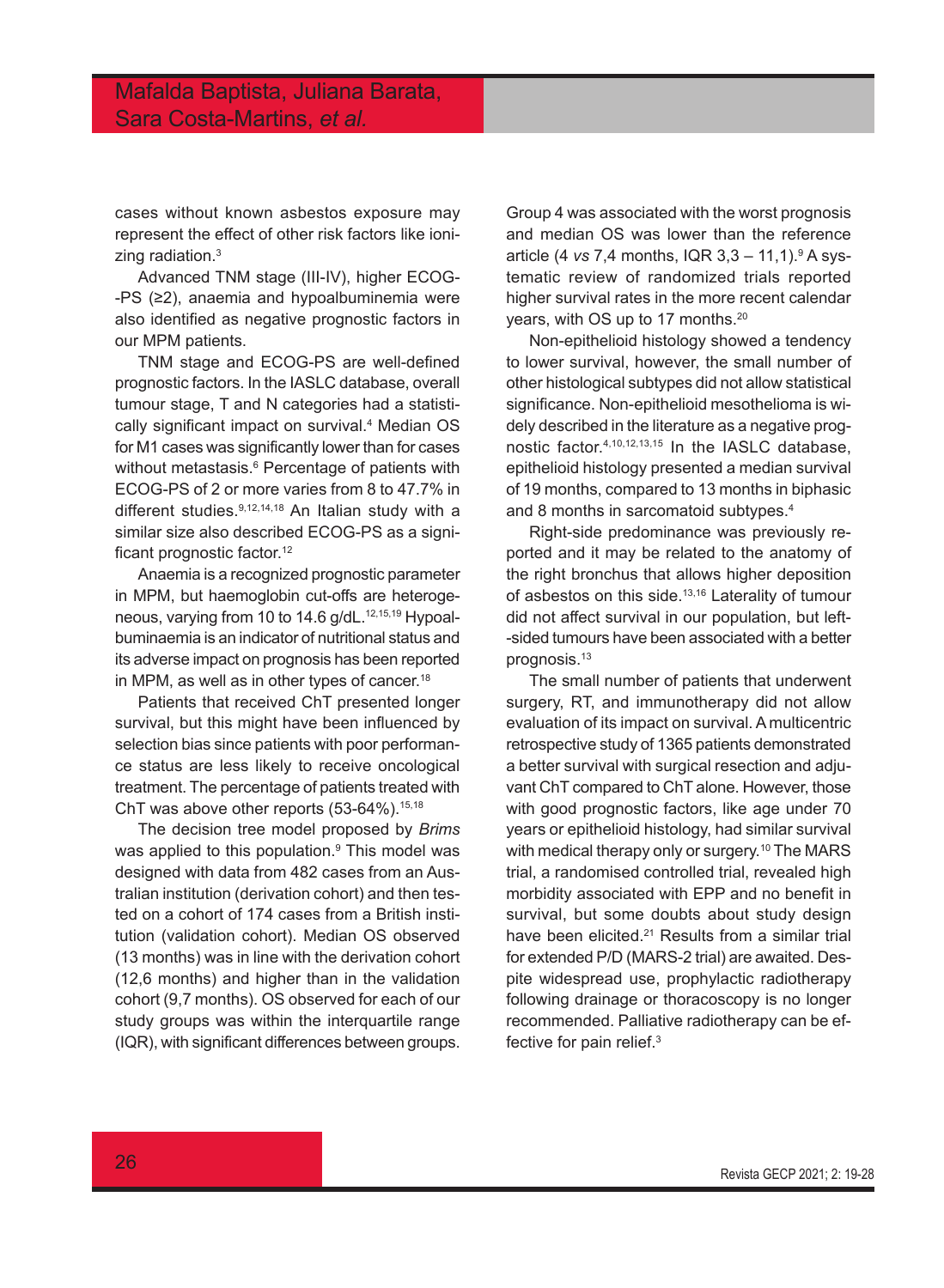## A multicentric analysis of prognostic factors in malignant...

Since MPM is a rare malignancy, gathering data from multiple institutions and over a long period of time allowed the construction of a larger dataset. However, this can also produce a heterogeneous population concerning diagnostic methods and therapeutic approach.

Analysis of some results was limited by the size of the population and the retrospective design of the study. Missing data on clinical records were handled in a manner to minimize bias. Nevertheless, description of symptoms and pleural fluid management, like pleurodesis, were not generally available and this might undervalue the impact of MPM on morbidity and quality of life.

### **CONCLUSION**

This study describes the experience of 20 years in MPM management in three different Portuguese institutions. Age, TNM stage, and *Brims* risk group were identified as independent prognostic factors, in accordance with current literature.

Recognizing the prognostic value of these clinical factors at diagnosis can help guide the management of patients with MPM. The application of specific prognostic models for MPM allows the stratification into risk groups, which can represent an additional value for clinical decision.

Acknowledgements

The authors would like to thank all the physicians and health professionals involved in the diagnosis and treatment of patients included in the study.

### **ORCID**

Mafalda Baptista **D** [0000-0002-0426-5941](https://orcid.org/0000-0002-0426-5941) Juliana Barata **D** [0000-0001-8025-6943](https://orcid.org/0000-0001-8025-6943) Sara Costa-Martins **D** [0000-0002-8216-5452](https://orcid.org/0000-0002-8216-5452)

Maria Jesus Valente **10** [0000-0002-8973-1373](https://orcid.org/0000-0002-8973-1373) MariaGabriela Oliveira Fernandes iD [0000-0002-3549-0770](https://orcid.org/0000-0002-3549-0770) Sandra Saleiro **D** [0000-0002-9060-8321](https://orcid.org/0000-0002-9060-8321) Madalena Souto Moura **D** [0000-0001-6020-5188](https://orcid.org/0000-0001-6020-5188) Maria Salete Valente **10** [0000-0001-9281-2003](https://orcid.org/0000-0001-9281-2003)

### **REFERENCES**

- 1. Ettinger D, Wood D, Aisner D, Akerley W, Bauman J, Bharat A. NCCN Clinical Practice Guidelines in Oncology – Malignant pleural mesothelioma. 2021;v2(2021).
- 2. Yap TA, Aerts JG, Popat S, Fennell DA. Novel insights into mesothelioma biology and implications for therapy. *Nat Rev Cancer*. 2017;17(8):475-488. doi:10.1038/nrc.2017.42
- 3. Scherpereel A, Opitz I, Berghmans T, et al. ERS/ ESTS/EACTS/ESTRO guidelines for the management of malignant pleural mesothelioma. *Eur Respir J*. 2020;55(6):1900953. doi:10.1183/13993003.00953- 2019
- 4. Rusch VW, Giroux D, Kennedy C, et al. Initial analysis of the international association for the study of lung cancer mesothelioma database. *J Thorac Oncol*. 2012;7(11):1631-1639. doi:10.1097/ JTO.0b013e31826915f1
- 5. Pass H, Giroux D, Kennedy C, et al. The IASLC Mesothelioma Staging Project: Improving Staging of a Rare Disease Through International Participation. *J Thorac Oncol*. 2016;11(12):2082-2088. doi:10.1016/j.jtho.2016.09.123
- 6. Rusch VW, Chansky K, Kindler HL, et al. The IASLC Mesothelioma Staging Project: Proposals for the M Descriptors and for Revision of the TNM Stage Groupings in the Forthcoming (Eighth) Edition of the TNM Classification for Mesothelioma. *J Thorac Oncol*. 2016;11(12):2112-2119. doi:https:// doi.org/10.1016/j.jtho.2016.09.124
- 7. Curran D, Sahmoud T, Therasse P, van Meerbeeck J, Postmus PE, Giaccone G. Prognostic factors in patients with pleural mesothelioma: the European Organization for Research and Treatment of Cancer experience. *J Clin Oncol*. 1998;16(1):145- 152. doi:10.1200/JCO.1998.16.1.145